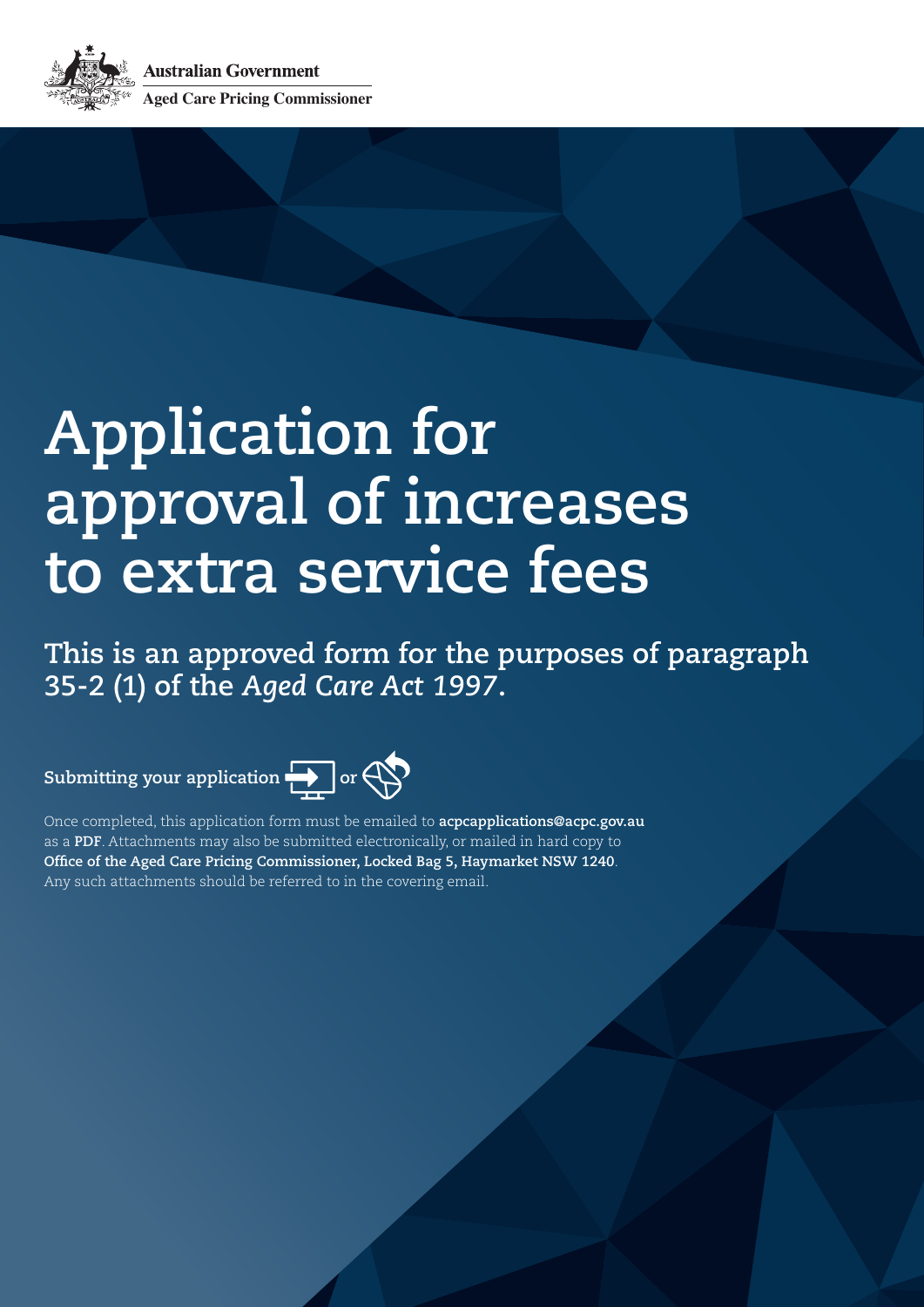## **Application form**

#### **Information for applicants**

Under section 35-1 of the *Aged Care Act 1997* (the Act), an approved provider who has applied for extra service to be granted in respect of a residential care service, or a distinct part of residential care service, or who has been granted such extra service status may apply to the Aged Care Pricing Commissioner for Extra Service fee increases to be approved in that residential care service, or a distinct part of the service.

Changes in the level of fees payable will only be approved if:

- at least 12 months have elapsed since the last fee approval took effect; and
- the application is made at least 60 days before the day on which the applicant proposes that the new fees will take effect; and

• the fee increase is no more than 20% of the previously approved fee plus an indexation of the fee in accordance with the All Groups Consumer Price Index (the weighted average of eight capital cities for the 12 months ending immediately before the application to increase the current fee was made ). This CPI number can be accessed at **www.abs.gov.au/ausstats/abs@.nsf/mf/6401.0**

Approval of this application will only be granted where the Aged Care Pricing Commissioner is satisfied that the requirements of Division 35 of the Act and the *Extra Service Principles 2014* are satisfied.

If you are unclear about any of the questions in this application form, you should consult with the Office of the Aged Care Pricing Commissioner on **1300 550 970** or **acpcenquiries@acpc.gov.au** 

### **1. Background**

| 1. Name of approved provider                                  |                   |  |  |  |  |
|---------------------------------------------------------------|-------------------|--|--|--|--|
| 2. Postal address of approved provider                        |                   |  |  |  |  |
| Suburb/Town                                                   | Postcode<br>State |  |  |  |  |
| 3. Name of facility                                           |                   |  |  |  |  |
| 4. Address of facility                                        |                   |  |  |  |  |
| Suburb/Town                                                   | Postcode<br>State |  |  |  |  |
| 5. Residential Aged Care Service ID                           |                   |  |  |  |  |
| 6. Contact for this application                               |                   |  |  |  |  |
| Name                                                          |                   |  |  |  |  |
| Position                                                      |                   |  |  |  |  |
| Contact telephone number (include area code)<br>Email address |                   |  |  |  |  |

#### **2. What are the current approved and proposed Extra Service fees?**

| Room type            |                          | Number of Extra Service places |
|----------------------|--------------------------|--------------------------------|
| Current approved fee | \$<br>Proposed fee $ \$$ |                                |
| Room type            |                          | Number of Extra Service places |
| Current approved fee | Proposed fee             | \$                             |